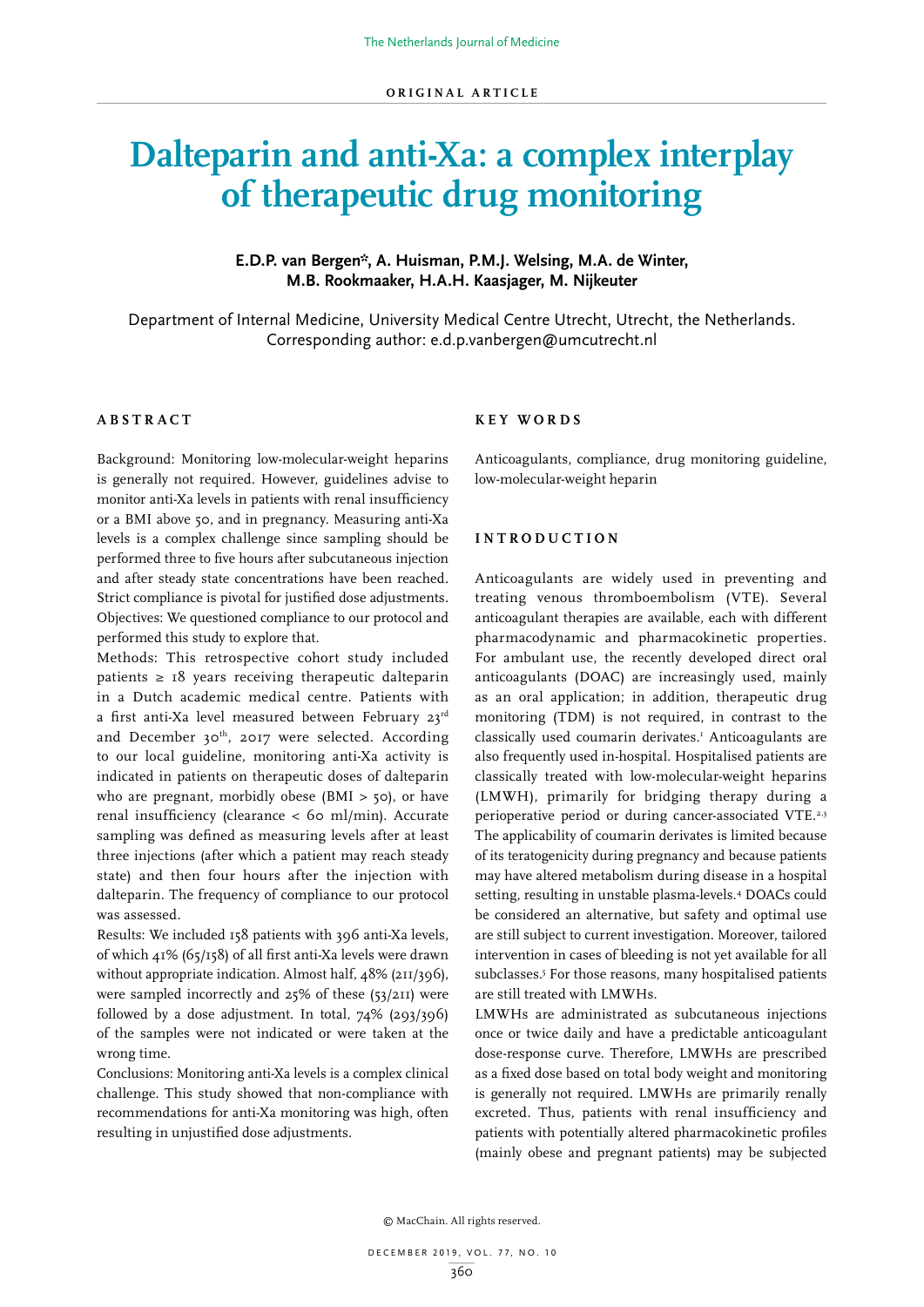to increased risk of over or under treatment. These patients are usually subjected to TDM by measuring anti-Xa activity.<sup>6,7</sup> Whether or not these protocols are entirely evidence-based and should be used is also subject to debate. However, as long as these protocols are recommended, appropriate utilisation is important.

Monitoring anti-Xa levels is a complex clinical challenge. Firstly, since peak anti-Xa levels are reached four hrs after subcutaneous administration of LMWH, sampling for anti-Xa measurement should be organised between 3-5 hrs after LMWH injection. Secondly, a steady state is reached after 2-4 subcutaneous injections. Sampling before steady state concentrations are reached leads to unreliable interpretation of plasma levels and subsequent unjustified dose adjustments, therefore compromising its safety with potentially serious consequences such as thrombotic events or bleeding.<sup>8-10</sup>

Due to its complexity, we hypothesised that compliance to guidelines concerning anti-Xa monitoring is low. We therefore investigated the indications, timing of sampling, and associated dose adjustments in patients receiving dalteparin (once or twice daily administered LMWH) in the University Medical Centre Utrecht (UMCU).

## **MATERIALS AND METHODS**

#### **Patient population**

The study population comprised all patients who were 18 years and older and had their first anti-Xa level drawn between February 23<sup>rd</sup> and December 30<sup>th</sup>, 2017. Exclusion criteria were anti-Xa levels drawn for monitoring activity of intravenous heparin or DOAC. Since our hospital uses dalteparin as standard LMWH, the few other LMWHs were excluded.

#### **Study design, data source, and collection**

We conducted a single-centre retrospective cohort study at the UMCU, an academic hospital in the Netherlands. Data on the first and repeat anti-Xa level measurements of these patients were collected from the laboratory. Clinical data were abstracted from systematically screened medical records by one researcher (EB). The following baseline characteristics were collected on each patient: age, gender, estimated glomerular filtration rate (eGFR); information about continuous venovenous haemofiltration, haemodialfiltration or haemodialysis; information regarding dalteparin included indication, time of dalteparin administration (as registered in the medical file by the nurse), and dosing frequency; indication for anti-Xa monitoring, anti-Xa level, time of sampling (as registered in the medical file by the laboratory), dose adjustments, and reasons for repeat anti-Xa level measurements. Anti-Xa assays were conducted in our laboratory using Liquid Anti-Xa (Diagnostica Stago, United States of America).

#### **Ethics**

The Medical Ethics Committee of the UMCU gave permission to perform this study. This study does not fall under the Medical Research Involving Human Subjects Act.

## **Recommendations for anti-Xa monitoring**

According to the 'Diagnostics and treatment of venous thromboembolism' guideline of the UMCU, based on the guideline provided by the Dutch Federation for Nephrology, monitoring anti-Xa activity is indicated when patients receive therapeutic doses of dalteparin and are pregnant, morbidly obese (> 150 kg or Body Mass Index (BMI)  $>$  50 kg/m<sup>2</sup>), or have renal insufficiency (eGFR  $\leq$  60 mL/min). Peak levels should preferably be measured four hrs after treatment, but at least within 3-5 hrs after LMWH injection and after at least three subcutaneous injections. According to our guideline, patients on therapeutic dalteparin should receive 200 IE/ kg per day, preferably in one dose. Physicians can decide to give two doses a day, depending on the risk of bleeding. Patients with an eGFR < 30 ml/min or eGFR 30-60 ml/ min start with a normal dose, followed by 50% or 75% of the initial dose, respectively. When dalteparin is used for more than three days, dose adjustment is based on anti-Xa levels. Anti-Xa levels should be 1.0-2.0 U/mL when LMWH is administered once a day and 0.6-1.0 U/mL when administered twice daily.

The guidelines do not recommend anti-Xa monitoring in patients on prophylactic dalteparin, in patients with (suspected) thrombotic or bleeding event, and in patients with a history of renal insufficiency but an eGFR above 60 mL/min at the time of measurement. Additionally, the guidelines do not provide information about the indications for repeat anti-Xa level measurements. As many patients had multiple levels measured, we did examine the reasons for those repeats.<sup>11,12</sup>

#### **Compliance with recommendations**

Medical records were screened for pregnancy, renal insufficiency, and obesity. Anti-Xa level measurements were considered in compliance with the recommendations if the indication was appropriate and if accurate sampling was performed. TDM was considered not in compliance with the recommendations when anti-Xa levels were not sampled 3-5 hrs after subcutaneous injection or if the anti-Xa level was drawn while dalteparin could not have reached a steady state, defined as after less than three injections of dalteparin. Repeat anti-Xa level measurements were classified as appropriate when the previous anti-Xa level was out of range and a dose adjustment was made, when the previous anti-Xa level was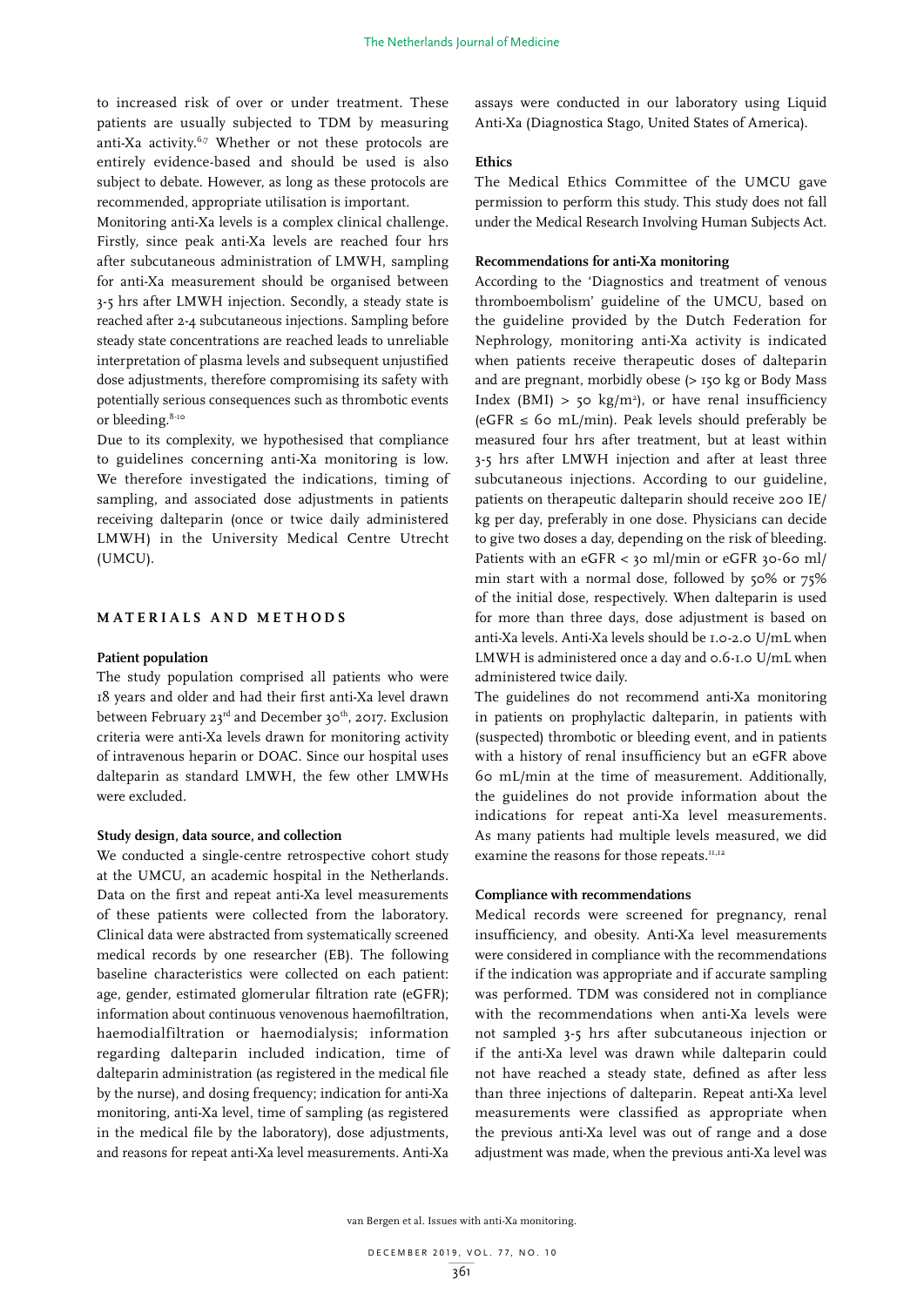incorrectly drawn, when there was a significant change  $(\geq$ 10%) in eGFR and the eGFR was below 60 mL/min, or during pregnancy. Incorrect reasons for repetition were thrombotic or bleeding events, restarting LMWH, medical interventions (e.g., surgery), a history of renal insufficiency with eGFR above 60 ml/min at the moment of anti-Xa activity measurement, or otherwise, if the reason for repetition was not clear.

#### **Outcome definitions**

The primary outcome was the frequency of non-compliance with the recommendations for anti-Xa monitoring in patients receiving dalteparin. Repeat anti-Xa level measurements were studied to see whether the indication for repetition was appropriate. Secondary outcomes were the consequences for dosage regimens, due to decisions based on these levels.

## **Statistical analysis**

The collected data were entered into a database made with IBM SPSS version 21.0 and frequency analyses were performed. Descriptive statistics were used for demographic data.

#### **RESULTS**

#### **Patients**

A total of 158 patients with 396 anti-Xa level measurements were included and analysed (figure 1). Baseline characteristics are presented in table 1. This table also shows information regarding patients with an indication for therapeutic dalteparin. Three patients suffered from VTE while using other anticoagulants and were therefore switched to LMWH.

#### **Outcomes**

The primary outcome, the frequency of non-compliance with the recommendations for anti-Xa monitoring in patients receiving dalteparin, is illustrated in figure 2. Of all first anti-Xa level measurements, 41% (65/158) had an inappropriate indication (table 2), 36% (142/396) were not drawn as a peak level, and 17% (69/396) were sampled before steady state concentrations were reached. In total, 48% (189/396) were inappropriately sampled, of which, 25% (47/189) were followed by a dose adjustment. Of the repeat anti-Xa level measurements, 41% (97/238)



LMWH = low-molecular-weight heparin

|                                                                                                                                                                                                                                                                       | Table <i>I.</i> Baseline characteristics<br>Characteristic                                                                                                                                                                                                                                                     |                                                                                        |         |
|-----------------------------------------------------------------------------------------------------------------------------------------------------------------------------------------------------------------------------------------------------------------------|----------------------------------------------------------------------------------------------------------------------------------------------------------------------------------------------------------------------------------------------------------------------------------------------------------------|----------------------------------------------------------------------------------------|---------|
|                                                                                                                                                                                                                                                                       |                                                                                                                                                                                                                                                                                                                |                                                                                        |         |
|                                                                                                                                                                                                                                                                       | Median age in years (IQR)                                                                                                                                                                                                                                                                                      | 65(21)                                                                                 |         |
| r <b>e 1.</b> Flowchart                                                                                                                                                                                                                                               | Male, $n$ (%)                                                                                                                                                                                                                                                                                                  | 94(60)                                                                                 |         |
|                                                                                                                                                                                                                                                                       | eGFR category, n (%)                                                                                                                                                                                                                                                                                           | eGFR > 60                                                                              | 56 (35) |
| 176 patients<br>(432 anti-Xa level<br>measurements)<br>Reasons for exclusion<br>DOAC $(n = 6)$<br>(8 levels)<br>Heparin iv $(n = 8)$<br>(24 levels)<br>Other LMWH than<br>dalteparin ( $n = 4$ )<br>(4 levels)<br>158 patients<br>(396 anti-Xa level<br>measurements) |                                                                                                                                                                                                                                                                                                                | eGFR 30-60                                                                             | 46(29)  |
|                                                                                                                                                                                                                                                                       |                                                                                                                                                                                                                                                                                                                | eGFR < 30                                                                              | 55(35)  |
|                                                                                                                                                                                                                                                                       | CVVH/HD                                                                                                                                                                                                                                                                                                        | 10(6)                                                                                  |         |
|                                                                                                                                                                                                                                                                       | LMWH indication, $n$ (%)<br>- Anticoagulation during<br>malignancy<br>- Bridging (perioperative,<br>pregnancy)<br>- Anticoagulation during<br>suspected malignancy<br>- Antiphospholipid<br>syndrome<br>- Inappropriate for DOAC<br>- VTE during other<br>anticoagulants<br>- Prophylactic dosing<br>- Unknown | 48(30)<br>86(54)<br>I(I)<br>2(I)<br>I(I)<br>3(2)<br>14(9)<br>I(I)<br>40(25)<br>118(75) |         |
|                                                                                                                                                                                                                                                                       | Frequency of LMWH dosing,<br>$n (\%)$<br>- Once daily<br>- Twice daily                                                                                                                                                                                                                                         |                                                                                        |         |

CVVH = continuous venovenous haemofiltration; DOAC = direct  $HD = haemodialysis$ ;  $IQR = interquartile range$ ;  $VTE = venous$ thromboembolism

van Bergen et al. Issues with anti-Xa monitoring.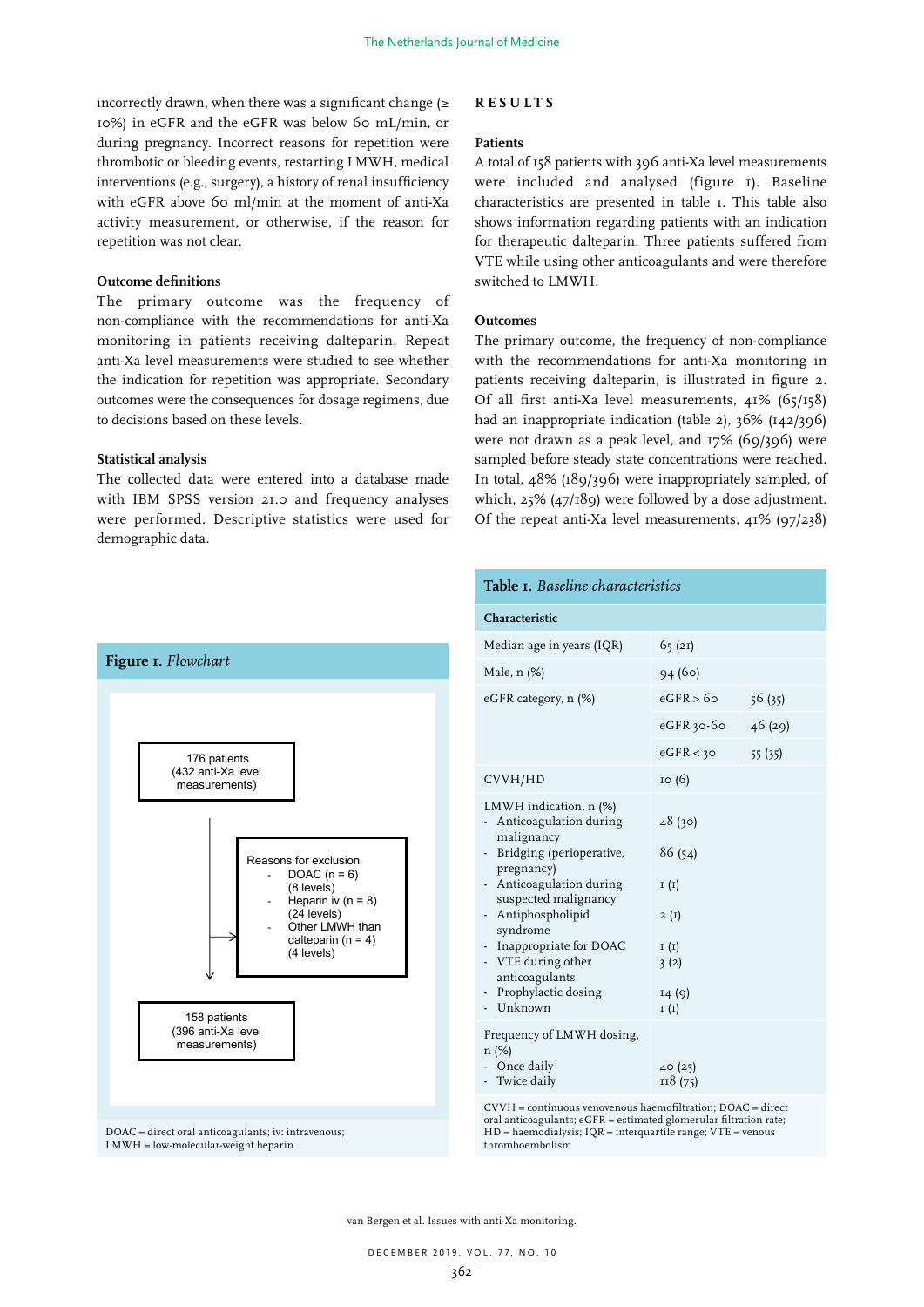



2> indicates repeat anti-Xa level measurements

had an incorrect reason for repetition (table 3). Of all initial and repeat anti-Xa level measurements, 74% (293/396) were non-compliant. Of all 396 samples, 118 were followed **Table 2.** *Anti-Xa monitoring indications* by a dose adjustment and 64% of these adjustments were based on samples that were either not indicated or performed at the wrong time. *(first measurement)*

In total, 245 anti-Xa samples were below the target level. No dose adjustment was made in 129/245 patients, the dose was increased in only 98/245 patients, and three anti-Xa level measurements were followed by a dose reduction. was increased  $V_{111}$ 

Considering a (suspected) event during therapeutic LMWH as an appropriate indication or reason for repetition, although not stated in the guidelines, 71% (279/396) of all measurements were non-compliant.

## **DISCUSSION**

Non-compliance with recommendations for anti-Xa monitoring in patients receiving dalteparin was high in our academic hospital during 2017. To our knowledge, this is the first study reporting on compliance with recommendations for anti-Xa monitoring in patients receiving dalteparin. Because treatment and TDM protocols are relatively complicated, it is highly likely that these findings are not unique to our hospital. In fact, multiple studies looking at TDM compliance of other anticoagulants show very similar results. All of these retrospective, single centre studies were also conducted in large first world country hospitals.<sup>13-16</sup>

Kufel et al. determined the frequency of correctly drawn anti-Xa levels in patients treated with enoxaparin in accordance with predefined criteria and reported the number of dose adjustments based on incorrectly drawn

#### **Table 2.** *Anti-Xa monitoring indications*

| Anti-Xa monitoring indication<br>(first measurement)                                                                                                                                                     | N(%)                                                        |
|----------------------------------------------------------------------------------------------------------------------------------------------------------------------------------------------------------|-------------------------------------------------------------|
| Correct<br>Pregnancy<br>- Renal insufficiency<br>- Obesity                                                                                                                                               | 93(59)<br>4(3)<br>88(56)<br>I(I)                            |
| <b>Incorrect</b><br>- Event during therapeutic LMWH<br>- Suspicion of event during LMWH<br>- Event during prophylactic LMWH<br>- Prophylactic dose<br>History of renal insufficiency<br>- Unknown reason | 65(41)<br>22(14)<br>2(I)<br>3(2)<br>14(9)<br>9(6)<br>15(10) |
| Total                                                                                                                                                                                                    | 158 (100)                                                   |

 $LMWH = low-molecular-weight heparin; N = number$ 

## **Table 3.** *Reasons for repeat anti-Xa level measurements*

| Repeat anti-Xa level indication                                                                                                                                                                | N(%)                                                   |
|------------------------------------------------------------------------------------------------------------------------------------------------------------------------------------------------|--------------------------------------------------------|
| Correct<br>- Previous anti-Xa level out of range and dose<br>adjustment<br>- Previous anti-Xa level incorrectly drawn<br>Significant change eGFR $(\geq 10\%)$<br>Pregnancy<br>Dose adjustment | 141 (59)<br>82(35)<br>26(11)<br>3I(13)<br>I(0)<br>I(0) |
| <b>Incorrect</b><br>Event<br>Restart LMWH<br>Intervention<br>History of renal insufficiency<br>Unknown                                                                                         | 97(41)<br>18(8)<br>7(3)<br>3(I)<br>3(I)<br>66(28)      |
| Total                                                                                                                                                                                          | 238 (100)                                              |

eGFR = estimated glomerular filtration rate; LMWH = low-molecularweight heparin;  $N =$  number

anti-Xa levels. They included 59 patients with 74 anti-Xa concentrations and concluded that 77% of the anti-Xa levels were incorrectly drawn and often resulted in repeat anti-Xa level sampling; 42% of dose adjustments were based on incorrectly drawn anti-Xa levels.13 Dekker et al. investigated the compliance of prescribers with local guidelines for monitoring of enoxaparin in 67 patients and found that 38 patients (57%) were not appropriately monitored.14 Sacha et al. showed that, in patients treated with enoxaparin, only 44/76 (58%) of the LMWH anti-Xa levels were drawn as a peak level as recommended by the CHEST guidelines.15 Taken together, these three studies also indicate that the majority of anti-Xa measurements is either not indicated or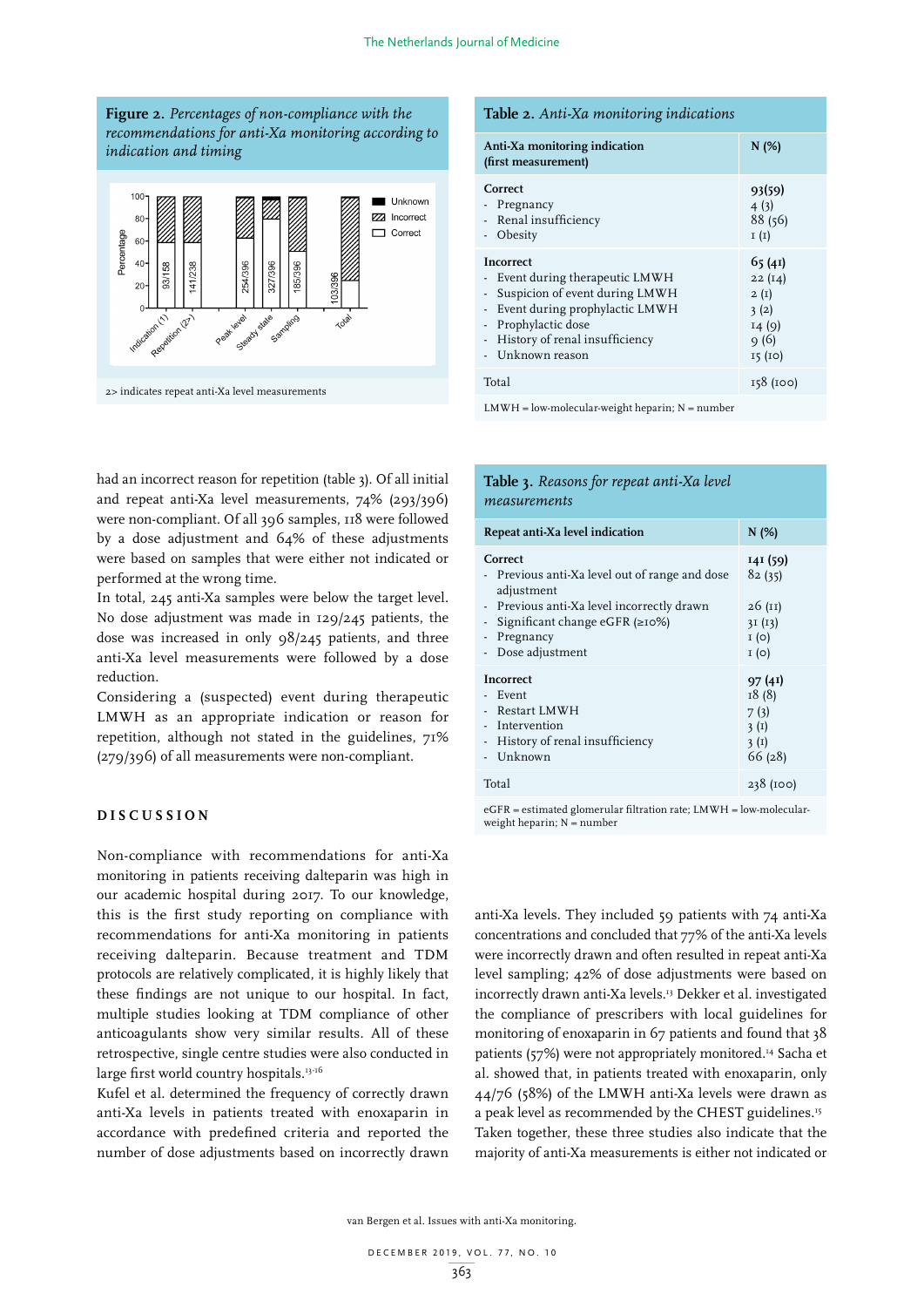collected at the wrong time, which resulted in unjustified dose adjustments. In our centre, patients on a once daily dose regimen receive dalteparin at 18.00 hrs and patients on a twice daily dose regime receive dalteparin at 08.00 hrs and 18.00 hrs. Blood is therefore drawn at 12.00 hrs and 20.00 hrs. This is a burden for the nurses in evening shifts and for the lab, as these samples arrive late in the evening. Compliance with protocols requires feasibility to implement its practical aspects within the work routine of the nurses and the lab. This again shows us that protocols that are practically difficult to adhere to are prone to be incorrectly followed. Even in the setting of our centre (an academic hospital), compliance is low, informing us that we either need to drastically reconsider our protocols or think of alternative solutions.

The studies mentioned above strengthen our results and support a broader need for anti-Xa protocol evaluation and adjustment in hospitals around the globe.

The main strength of this study is the completeness of "real world" data obtained through the laboratory reports with all anti-Xa levels. Our study also describes the largest number of patients compared to all other studies on anti-Xa level monitoring and is the first to describe monitoring in patients treated with dalteparin.

There are some limitations, however, that need to be addressed. First, this study had a retrospective design. This could lead to potential inclusion bias. For example, the number of patients that were not monitored but should have been monitored is unknown. Dekker et al. showed that 18 of the 67 patients (27%) who received enoxaparin had an indication for monitoring according to their local guideline but were not monitored.<sup>14</sup> In addition, patients with renal failure possibly need routine dose adjustments based on their eGFR. Kikkert et al. assessed Dutch antithrombotic treatment strategies for acute coronary syndrome in light of the European Society of Cardiology guidelines and showed that dose adjustments of LMWH therapy for patients with renal insufficiency were not applied in 71% of the hospitals.<sup>17</sup> Compliance to this specific part of the protocol is also important in LMWH dosage regimens, but this study focused on TDM and therefore only investigated whether anti-Xa monitoring and eventually dose adjustments based on anti-Xa levels were performed correctly. Finally, we used time of registry to check if peak levels were monitored, but this registry time does not always reflect the real time of last administration.

Second, the criteria that identify events as non-compliant could be debated. Indications for anti-Xa monitoring are not always registered by treating physicians, which in our study was classified as non-compliant. However, it is possible that some of these events were indicated correctly, and therefore influenced the results.

Third, we identified off-protocol indications that are not necessarily wrong. For example, several patients were sampled to check compliance to therapy when they were admitted to the hospital with a VTE or recurrent VTE. In this study, we categorised these anti-Xa sampling indications as incorrect, which can be debated. However, when we further analysed our data, we found that 71% of the anti-Xa measurements could still be classified as non-compliant, even when an event or suspected event is considered an appropriate indication or reason for anti-Xa assay repetition.

Another point of discussion are the samples drawn prior to reaching steady state concentrations with anti-Xa activity above the upper limit. At this moment, a dose adjustment can already be made. However, correct dose adjustments by clinicians can only be made when they are aware of the exact times of dalteparin administration and blood sampling, which in practice is usually not the case. In our cohort, of the 69 patients who were sampled before steady state concentrations were reached, only four patients had an anti-Xa activity above the upper limit. None of them received a dose adjustment.

Another category of questionable compliance is formed by patients with a fluctuating eGFR. When anti-Xa levels were measured while the eGFR was above 60 mL/min, this measurement was classified as incorrect, while the rationale to sample anti-Xa in patients with fluctuating eGFR is defendable.

In summary, this study showed that non-compliance with recommendations for anti-Xa monitoring is high, resulting in unjustified dose adjustments. Although TDM is straightforward in principle, in practice it is a complex clinical process, and it is highly likely that the findings in this study are universal.

To improve large scale anti-Xa monitoring, we recommend that hospitals reconsider administration and blood collection times in order to facilitate anti-Xa monitoring within reasonable working hours, as this will relieve the burden on shift workers. Education and automatic alerts will help create awareness and thereby probably increase compliance. Finally, the outcome of anti-Xa monitoring on clinical endpoints is questionable. We therefore think that this practice as a whole should be reconsidered.

In conclusion, we strongly recommend revisiting in-hospital LMWH drug monitoring protocols and if applicable, evaluate compliance and awareness.

## **DISCLOSURES**

All authors declare no conflicts of interest. No funding or financial support was received.

van Bergen et al. Issues with anti-Xa monitoring.